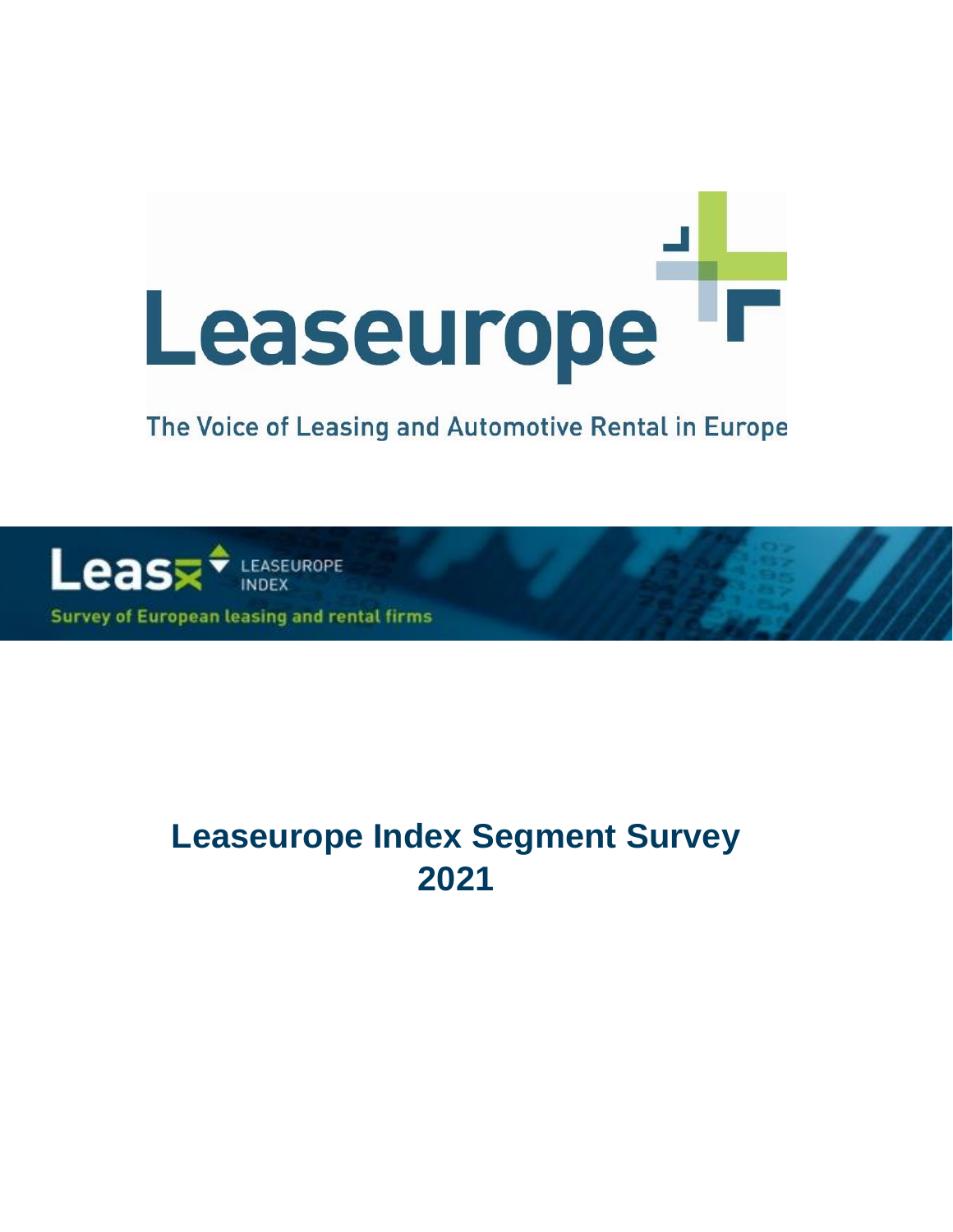

|                   | <b>Table of Contents</b>                                          | Page           |
|-------------------|-------------------------------------------------------------------|----------------|
|                   | A. Leaseurope Index Segment Results                               | 3              |
|                   | a. About the Segment Survey                                       | 3              |
|                   | b. 2021 Segment Results                                           | 4              |
| <b>B.</b> Figures |                                                                   | 5              |
| a.                | Index of median profitability ratio by asset type, 2017 - 2021    | 5              |
| b.                | Median cost/income ratio by asset type, 2017 - 2021               | 5              |
| C.                | Median cost of risk ratio by asset type, 2017 - 2021              | 6              |
| d.                | Median return on assets ratio by asset type, 2017 - 2021          | 6              |
| е.                | Index of median profitability ratio by asset type, $Q1 - Q4$ 2021 | $\overline{7}$ |
| f.                | Median cost/income ratio by asset type, $Q1 - Q4$ 2021            | $\overline{7}$ |
| g.                | Median cost of risk ratio by asset type, Q1 - Q4 2021             | 8              |
| h.                | Median return on assets ratio by asset type, $Q1 - Q4$ 2021       | 8              |
| <b>C.</b> Tables  |                                                                   | 9              |
| a.                | Median ratios - equipment                                         | 9              |
|                   | b. Median ratios - real estate                                    | 9              |
| $C_{\star}$       | Median ratios - passenger cars & LCVs                             | 10             |
| d.                | Median ratios - commercial vehicles                               | 10             |
|                   | e. Weighted average ratios - equipment                            | 11             |
| f.                | Weighted average ratios - real estate                             | 11             |
| q.                | Weighted average ratios - passenger cars & LCVs                   | 12             |
|                   | h. Weighted average ratios - commercial vehicles                  | 12             |
|                   | D. About the Leaseurope Index                                     | 13             |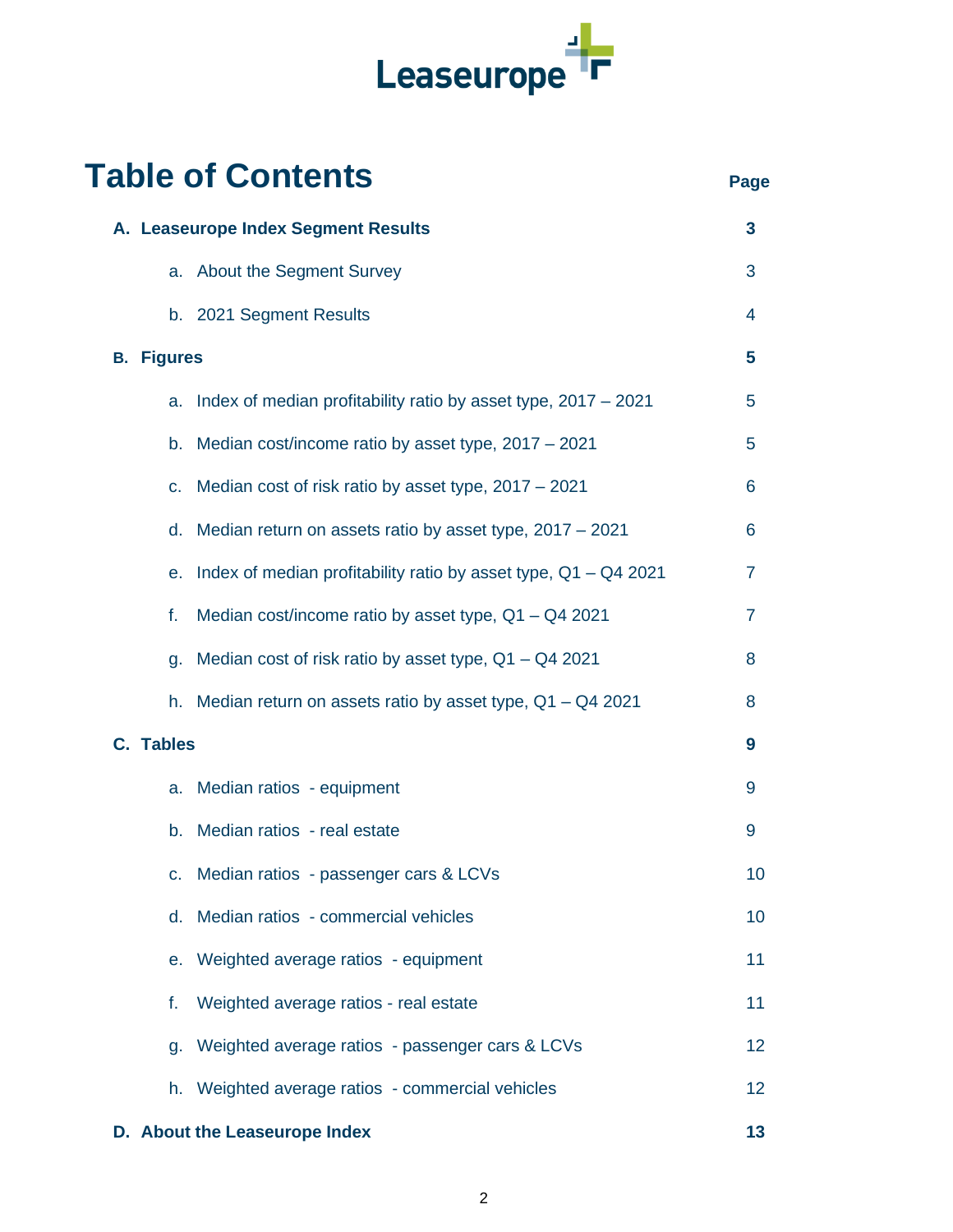

### **LEASEUROPE INDEX SEGMENT RESULTS: 2021**

#### *About the Segment Survey*

The Leaseurope Index is a unique survey that tracks key performance indicators of a sample of European lessors on a quarterly basis. The Segment Survey is an annual supplement to the quarterly Index, reporting on the financial ratios<sup>1</sup> broken down by four asset types: equipment, real estate, passenger cars and commercial vehicles. This 2021 survey is the eleventh edition of the project.

Both weighted average ratios and median ratios are reported. The weighted average ratios are useful as they take into account the size of the firms, so that bigger firms contribute more to the final value than smaller firms, but they can be heavily influenced by extremely positive or negative values (outliers). The median ratio reports the value of the mid-point or 'typical' firm and therefore is not influenced by these outliers. However, it does not take into account the firm size, merely the number of firms. Taking into account both of these ratios should give a better picture of the market trends.

We present graphs showing the annual trends from 2017 to 2021, followed by the quarterly trends in 2021. The quarterly results are a lot more volatile than the annual figures, therefore the annual results are a more reliable indicator of changes in the relevant asset segment markets.

*Please note that the results of the Segment Survey may not be directly comparable to the Leaseurope Index Quarterly Survey. Various assets that are included in the Quarterly Survey results and which do not fit into one of the four categories used in the Segment Survey, such as renewable energy or big ticket assets, may not be taken into account in the Segment Survey results. Various costs and incomes related to international co-ordination of the business may also not be included, as they can be difficult to allocate to different asset types. In some cases the company figures for each asset type are estimates. For instance, if financial indicators split by assets include a variety of products, then the portion attributable to leasing needed to be estimated. Equally, if asset splits were only available for the total automotive portfolio, then the split by passenger cars and commercial vehicles had to be estimated in some cases.*

<sup>1</sup> The financial ratios reported are profitability, cost/income, cost of risk and return on assets. Return on equity is not reported as it is not possible to divide company equity by asset type.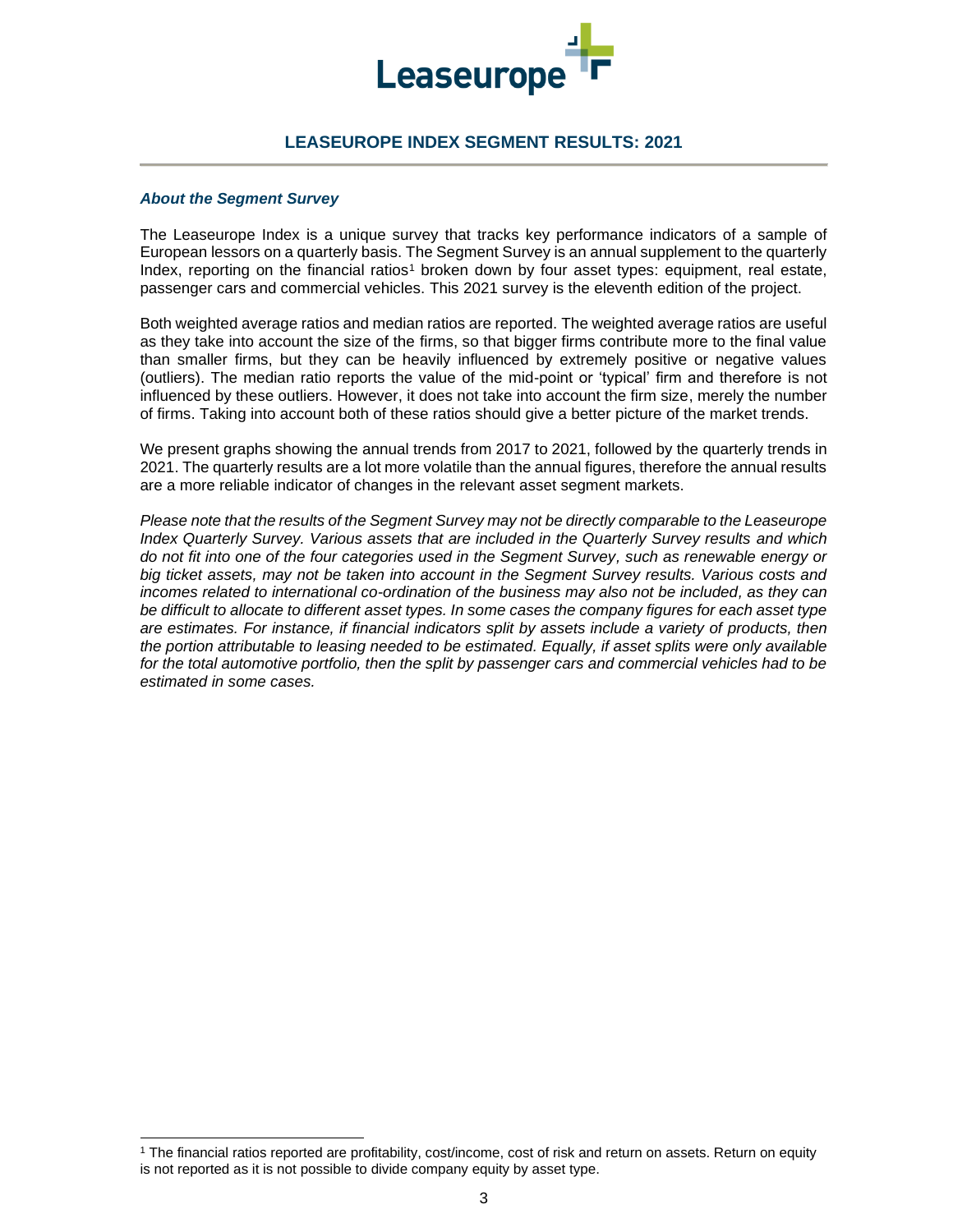

#### *2021 SEGMENT RESULTS*

The following paragraphs provide a brief overview of the results of the survey, focusing on the median values of the indicators. The results of the 2021 Segment Survey show that the leasing industry is on a recovery path, with KPIs of all asset categories improving significantly. Of the total outstanding portfolio reported, 41% is attributed to equipment, 38% to passenger cars, 14% to real estate and 7% to commercial vehicles.

#### *Profitability*

The profitability ratio indices of all asset categories improved in 2021 compared to 2020, except for real estate. While real estate experienced a slight decrease in profitability between 2020 and 2021, commercial vehicles were the best performer, with profitability climbing from the lowest level in the history of the index at 5% in 2020 to 45% in 2021. At the quarterly level, although all asset types reached their peaks in profitability in the second quarter of 2021, the indices diminished in the second half of the year.

#### *Cost/income*

Cost/income ratios experienced improvements across all asset categories in 2021, particularly within the automotive sector. Both passenger cars and commercial vehicles managed to reduce the ratios from 46% and 54% respectively to roughly 40% each. To a lesser extent, the cost/ income level of equipment improved by 2 percentage points, from 48% in 2020 to 46% in 2021. When looking at quarterly data, the ratio especially escalated in the fourth quarter of 2021, with real estate (at 37%), passenger cars (39%), commercial vehicles (43%), and equipment (47%) reaching their highest levels in the year.

#### *Cost of risk*

Cost of risk ratios of all asset types markedly improved in 2021. Equipment saw the lowest level of the ratio compared to the recent five years, at 0.15%. The ratio of the automotive sector stood at 0.17%, while that of real estate was 0.18%. In general, the cost of risk ratios peaked in the first quarter of the year due to economic uncertainty caused by the Covid-19 pandemic. The ratio dropped in the second quarter, while showing sharp increases in the fourth quarter of the year.

#### *Return on assets*

Developments in return on assets were also positive for all asset categories in 2021, especially commercial vehicles which underwent the largest increase of 1 percentage point. Among four asset types in 2021, passenger cars had the highest record in RoA at 1.9%, with equipment following up at 1.5%, while both commercial vehicles and real estate stood at 1.1% and 0.5% respectively. Regarding quarterly level, RoA performed stronger across four asset categories in the first half of 2021 than in the second half of the year.

Please refer to the attached tables and graphs for more detailed information.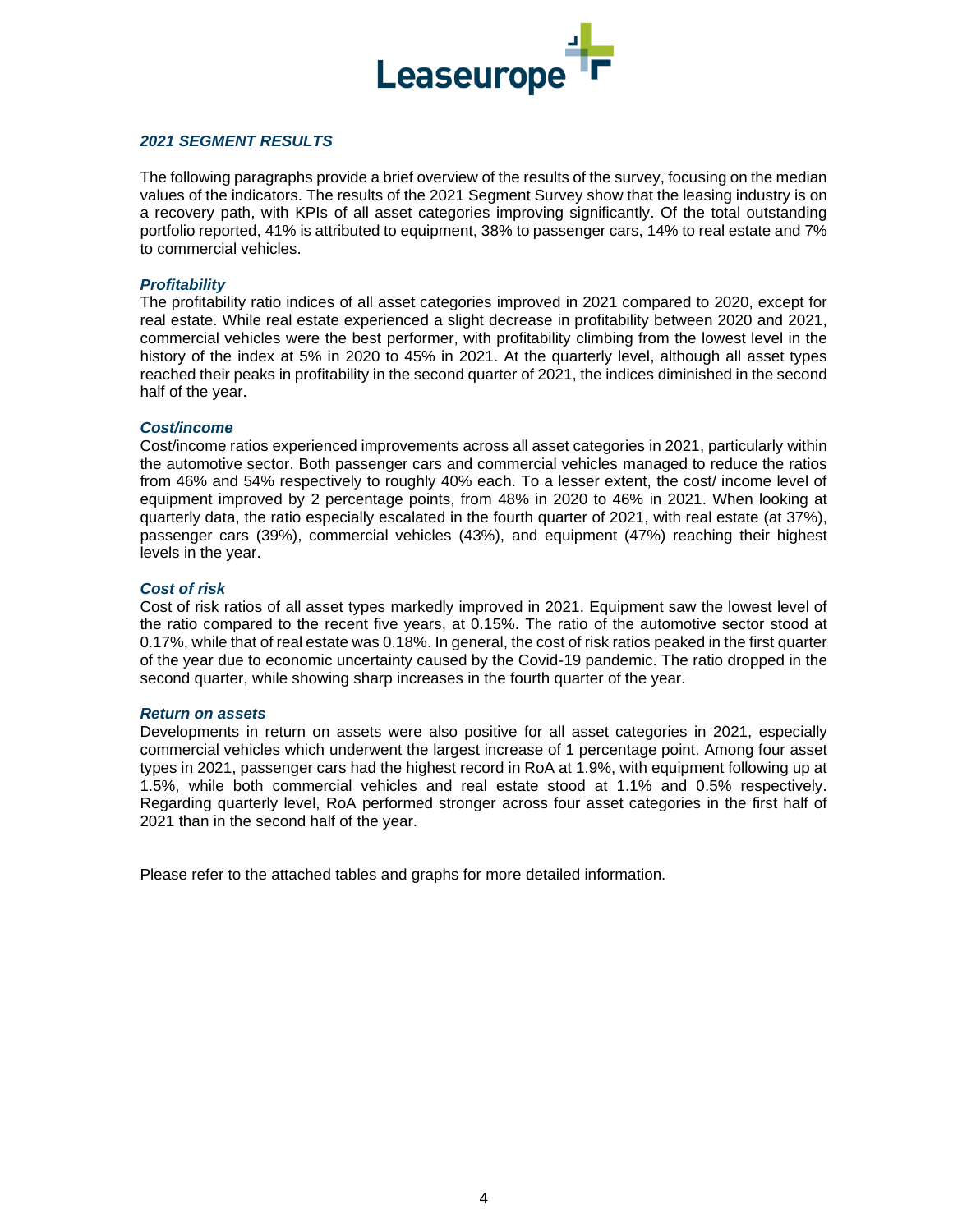







# **Fig. 2: Median Cost/Income Ratio by asset type, 2017 - 2021**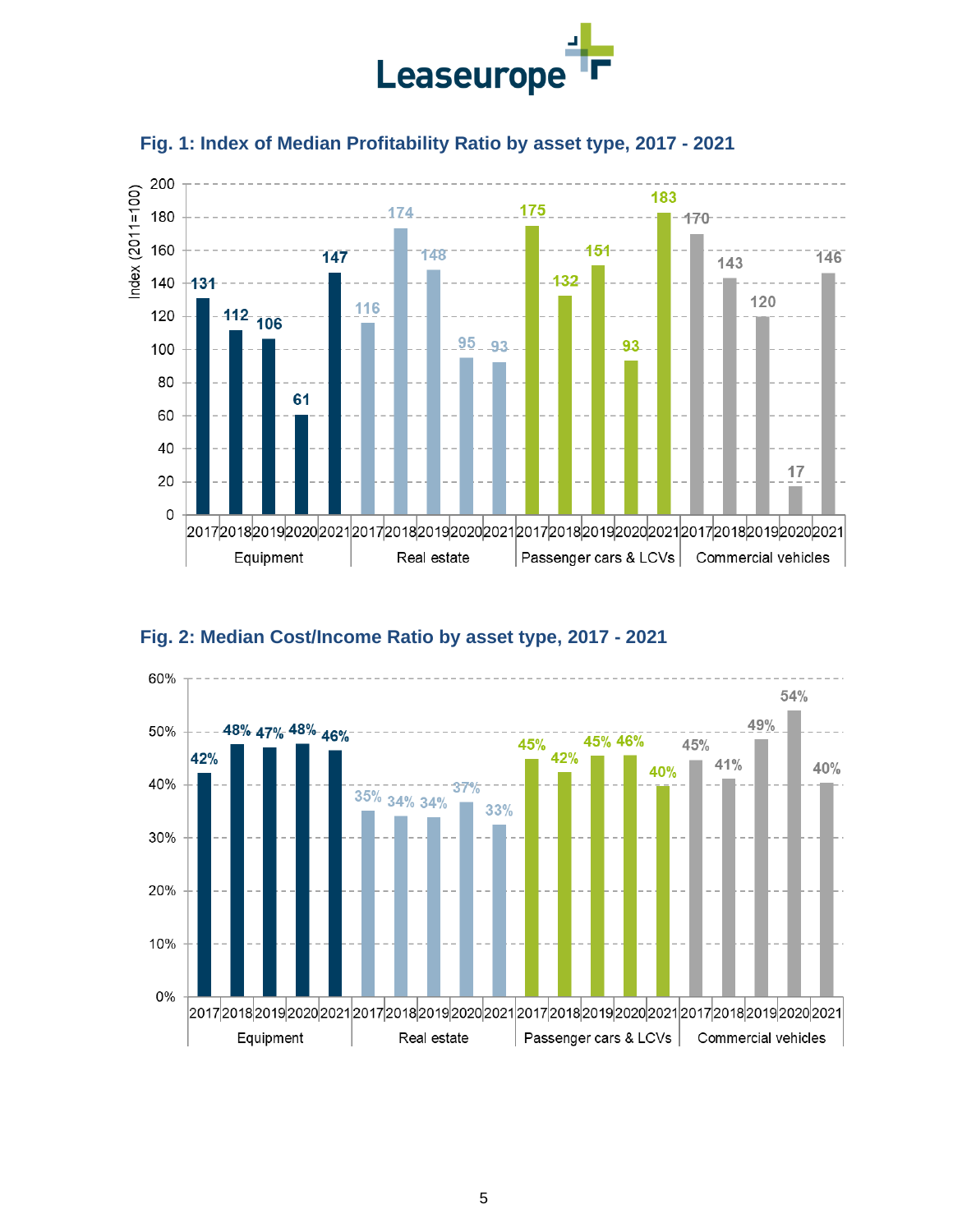





# **Fig. 4: Median Return on Assets Ratio by asset type, 2017 – 2021**

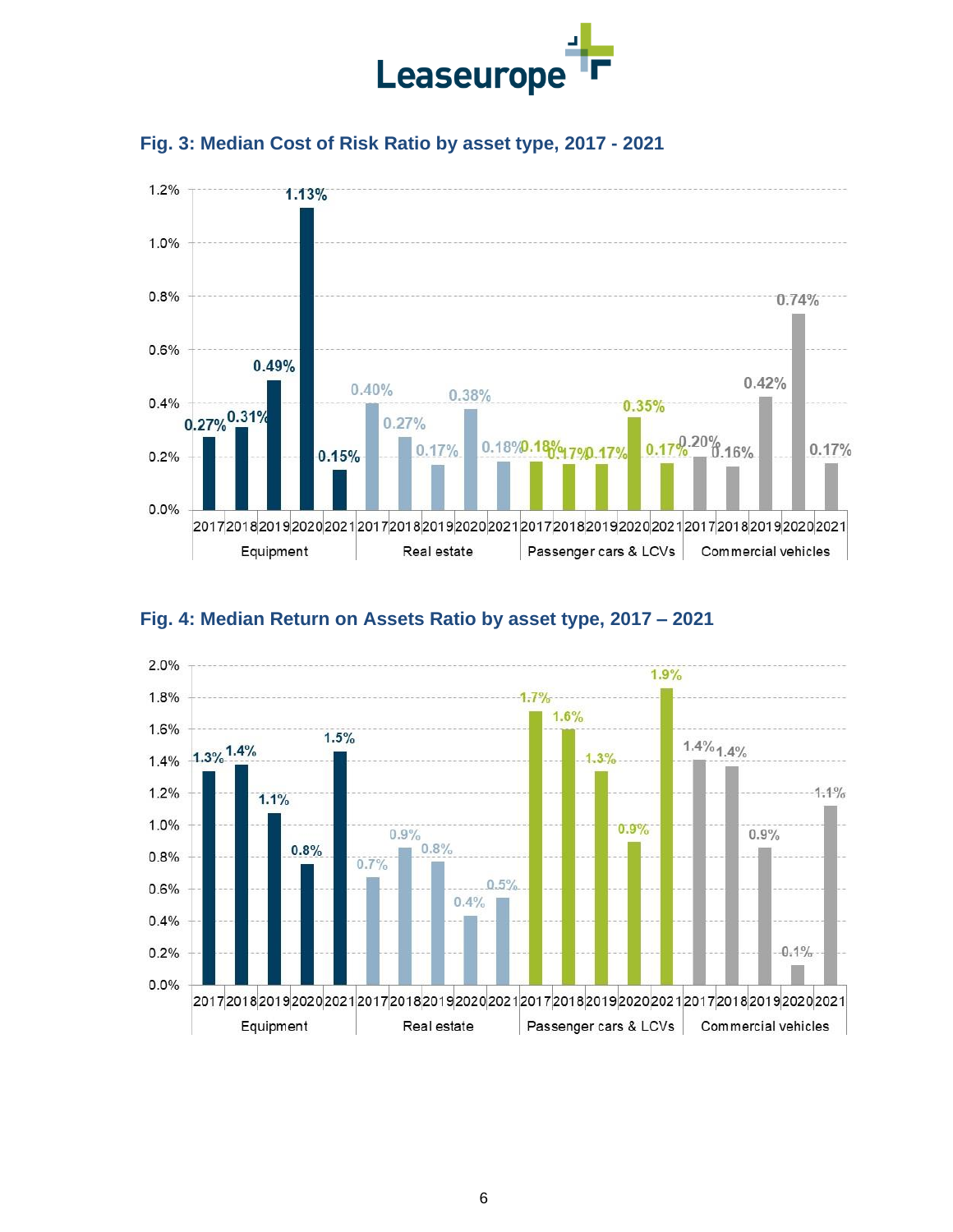



# **Fig. 5: Index of Median Profitability Ratio by asset type, Q1 – Q4 2021**



# **Fig. 6: Median Cost/Income Ratio by asset type, Q1 – Q4 2021**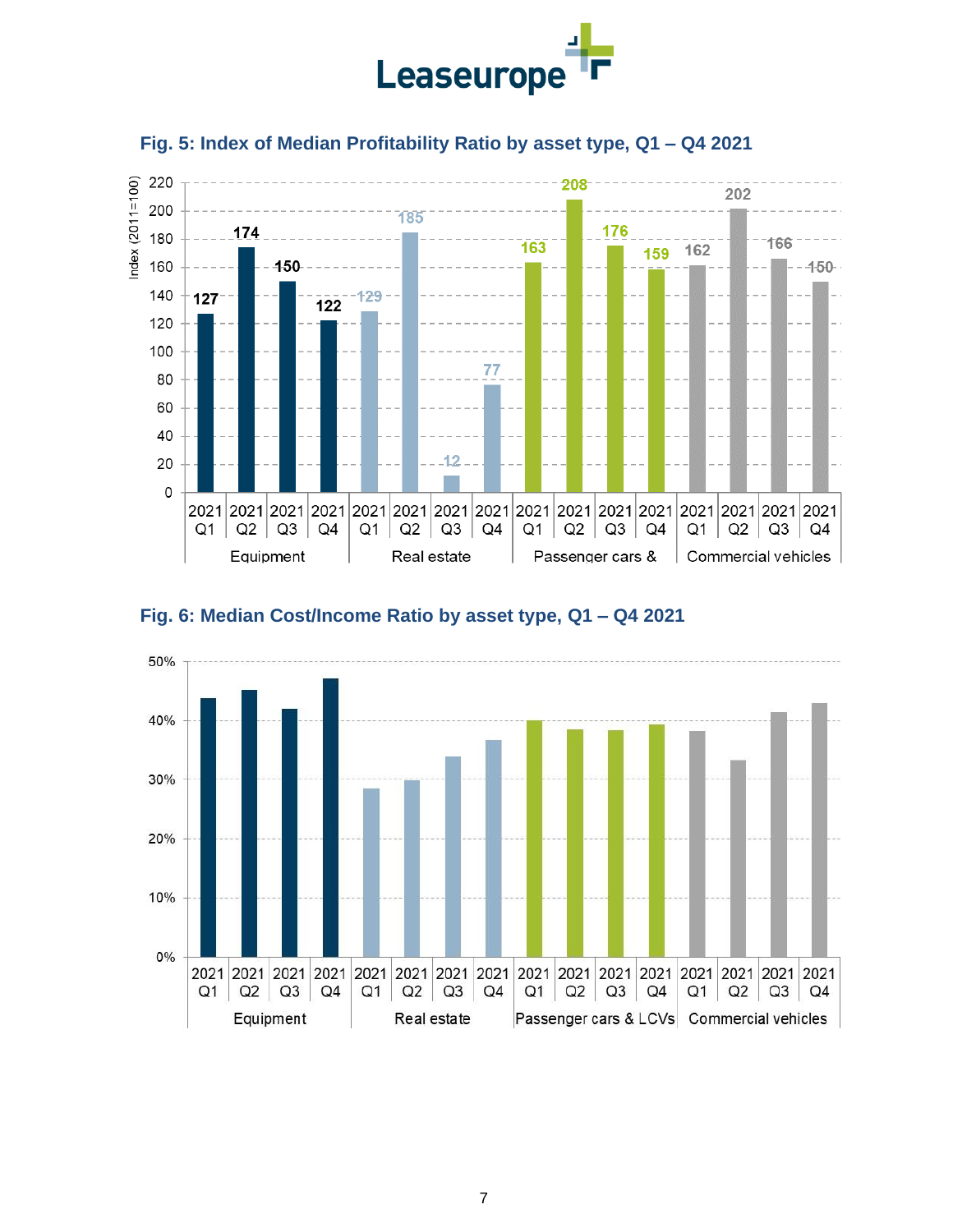



# **Fig. 7: Median Cost of Risk Ratio by asset type, Q1 – Q4 2021**

# **Fig. 8: Median Return on Assets Ratio by asset type, Q1 – Q4 2021**

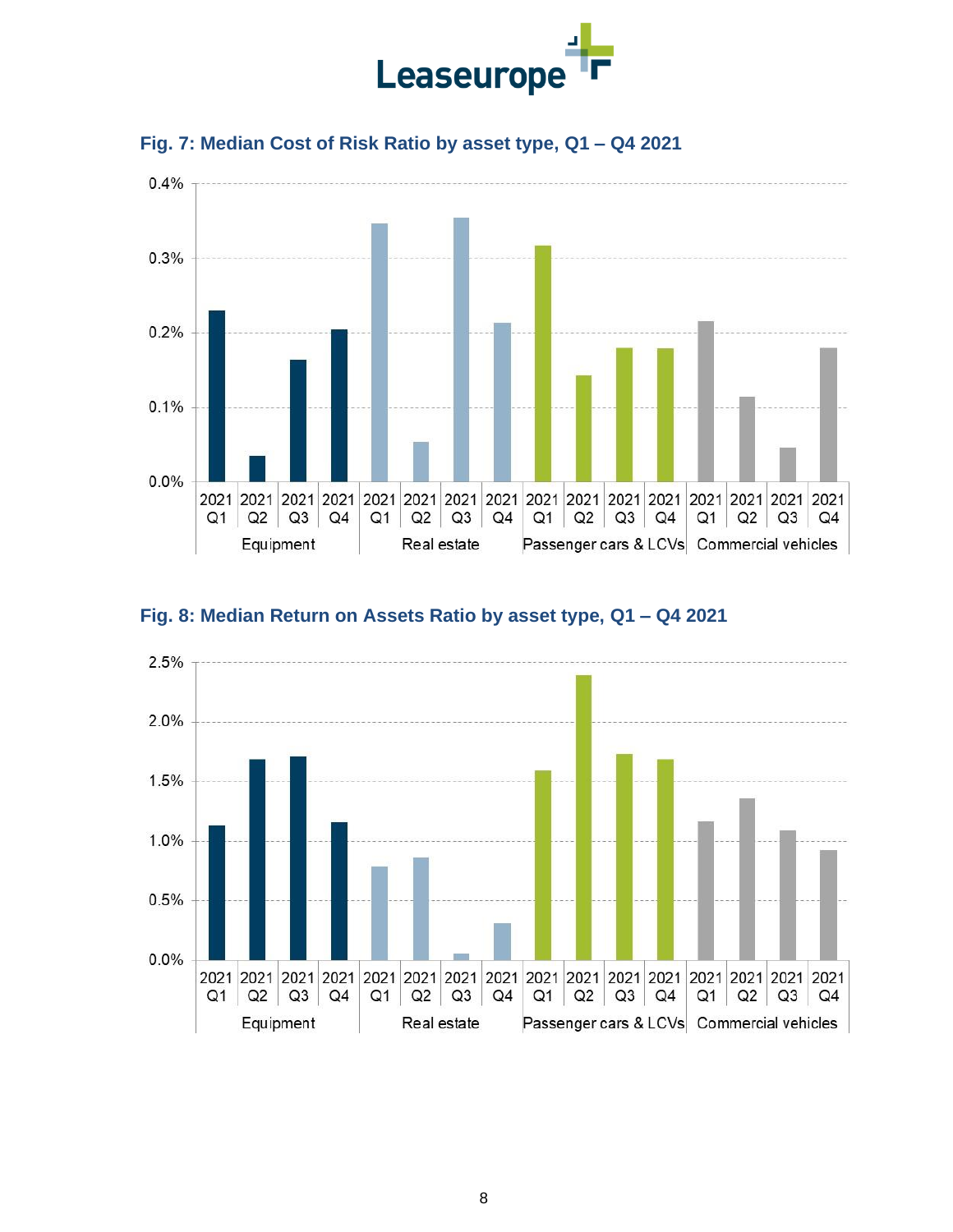

## **Table 1: Median Ratios<sup>2</sup> - Equipment**

|                                                                                                                                                   |                  | 2020           |                |                |                |                  |
|---------------------------------------------------------------------------------------------------------------------------------------------------|------------------|----------------|----------------|----------------|----------------|------------------|
| <b>Median Ratios</b>                                                                                                                              | <b>Full year</b> | Q <sub>4</sub> | Q <sub>3</sub> | Q <sub>2</sub> | Q <sub>1</sub> | <b>Full year</b> |
| Profitability (2011=100) - Index of the median<br>of all companies' pre-tax profit as a % of total<br>operating income                            | 147              | 122            | 150            | 174            | 127            | 61               |
| Cost/Income (%) - median of all companies'<br>operating expenses as a % of operating<br>income                                                    | 46.5%            | 47.1%          | 42.1%          | 45.2%          | 43.9%          | 47.8%            |
| Cost of Risk (%)* - median of all companies'<br>loan loss provision (annualised) as a<br>percentage of average portfolio over the<br>period       | 0.15%            | 0.21%          | 0.16%          | 0.04%          | 0.23%          | 1.13%            |
| Return on Assets (%)* - median of all<br>companies' net profit before tax (annualised)<br>as a percentage of average portfolio over the<br>period | 1.5%             | 1.2%           | 1.7%           | 1.7%           | 1.1%           | 0.8%             |

# **Table 2: Median Ratios - Real Estate**

|                                                                                                                                                   |                  | 2020           |                |       |       |                  |
|---------------------------------------------------------------------------------------------------------------------------------------------------|------------------|----------------|----------------|-------|-------|------------------|
| <b>Median Ratios</b>                                                                                                                              | <b>Full year</b> | Q <sub>4</sub> | Q <sub>3</sub> | Q2    | Q1    | <b>Full year</b> |
| Profitability (2011=100) - Index of the median<br>of all companies' pre-tax profit as a % of total<br>operating income                            | 93               | 77             | 12             | 185   | 129   | 95               |
| Cost/Income (%) - median of all companies'<br>operating expenses as a % of operating<br>income                                                    | 32.5%            | 36.8%          | 34.0%          | 29.9% | 28.5% | 36.8%            |
| Cost of Risk (%)* - median of all companies'<br>loan loss provision (annualised) as a<br>percentage of average portfolio over the<br>period       | 0.18%            | 0.21%          | 0.36%          | 0.05% | 0.35% | 0.38%            |
| Return on Assets (%)* - median of all<br>companies' net profit before tax (annualised)<br>as a percentage of average portfolio over the<br>period | 0.5%             | 0.3%           | 0.1%           | 0.9%  | 0.8%  | 0.4%             |

<sup>&</sup>lt;sup>2</sup> The median ratio shows the value at which half of the companies lie below this value and half lie above this value. It represents the 'typical' firm in the sample and is not as heavily influenced by outliers (extreme results) as the weighted average.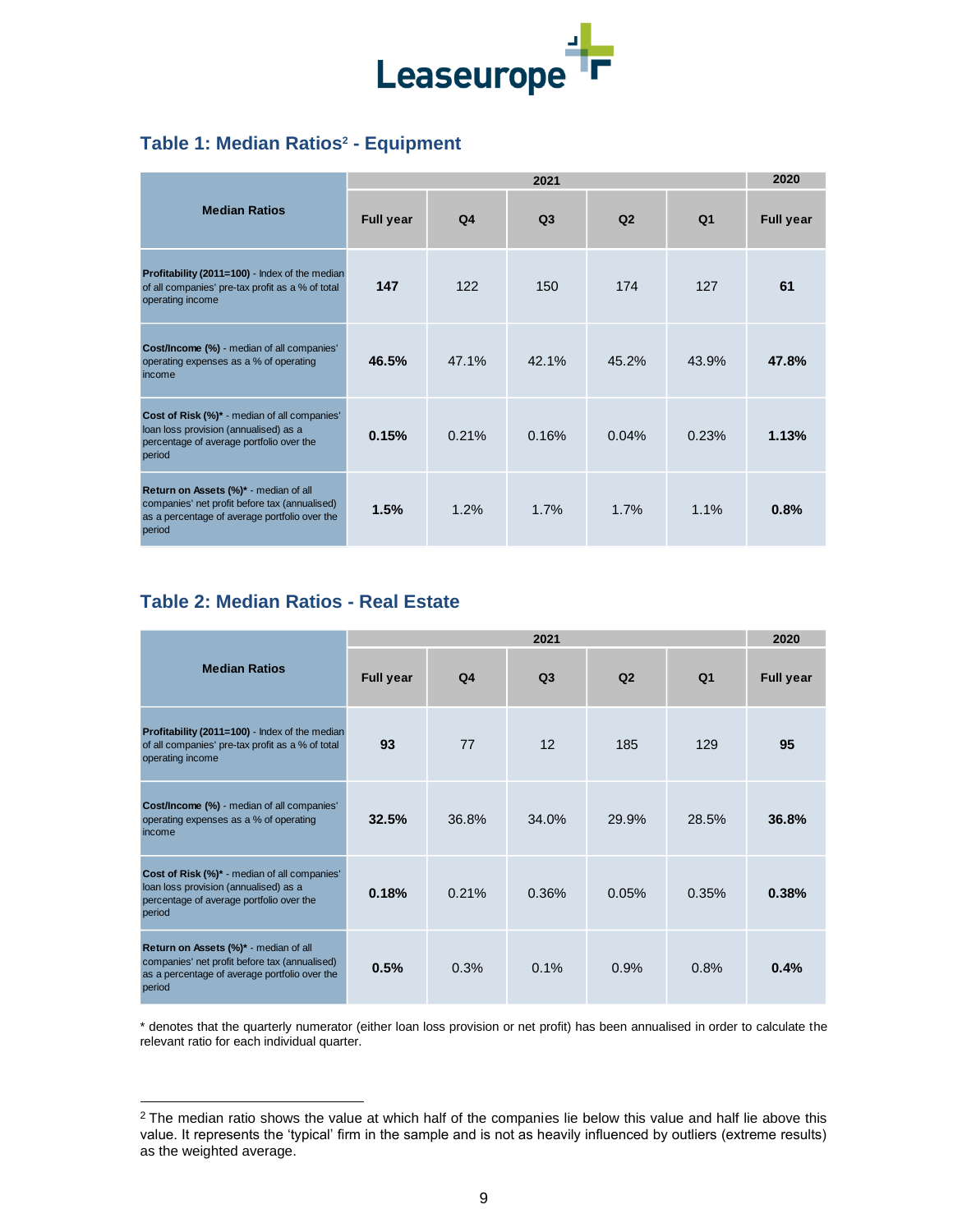

# **Table 3: Median Ratios – Passenger Cars & LCVs**

|                                                                                                                                                   |                  | 2020           |                |                |                |                  |
|---------------------------------------------------------------------------------------------------------------------------------------------------|------------------|----------------|----------------|----------------|----------------|------------------|
| <b>Median Ratios</b>                                                                                                                              | <b>Full year</b> | Q <sub>4</sub> | Q <sub>3</sub> | Q <sub>2</sub> | Q <sub>1</sub> | <b>Full year</b> |
| Profitability (2011=100) - Index of the median<br>of all companies' pre-tax profit as a % of total<br>operating income                            | 183              | 159            | 176            | 208            | 163            | 93               |
| Cost/Income (%) - median of all companies'<br>operating expenses as a % of operating<br>income                                                    | 39.8%            | 39.4%          | 38.5%          | 38.6%          | 40.1%          | 45.6%            |
| Cost of Risk (%)* - median of all companies'<br>loan loss provision (annualised) as a<br>percentage of average portfolio over the<br>period       | 0.17%            | 0.18%          | 0.18%          | 0.14%          | 0.32%          | 0.35%            |
| Return on Assets (%)* - median of all<br>companies' net profit before tax (annualised)<br>as a percentage of average portfolio over the<br>period | 1.9%             | 1.7%           | 1.7%           | 2.4%           | 1.6%           | 0.9%             |

# **Table 4: Median Ratios – Commercial Vehicles**

|                                                                                                                                                   |                  | 2020  |                |                |       |                  |
|---------------------------------------------------------------------------------------------------------------------------------------------------|------------------|-------|----------------|----------------|-------|------------------|
| <b>Median Ratios</b>                                                                                                                              | <b>Full year</b> | Q4    | Q <sub>3</sub> | Q <sub>2</sub> | Q1    | <b>Full year</b> |
| Profitability (2011=100) - Index of the median<br>of all companies' pre-tax profit as a % of total<br>operating income                            | 146              | 150   | 166            | 202            | 162   | 17               |
| Cost/Income (%) - median of all companies'<br>operating expenses as a % of operating<br>income                                                    | 40.4%            | 43.0% | 41.5%          | 33.3%          | 38.3% | 54.0%            |
| Cost of Risk (%)* - median of all companies'<br>loan loss provision (annualised) as a<br>percentage of average portfolio over the<br>period       | 0.17%            | 0.18% | 0.05%          | $0.11\%$       | 0.22% | 0.74%            |
| Return on Assets (%)* - median of all<br>companies' net profit before tax (annualised)<br>as a percentage of average portfolio over the<br>period | 1.1%             | 0.9%  | 1.1%           | 1.4%           | 1.2%  | 0.1%             |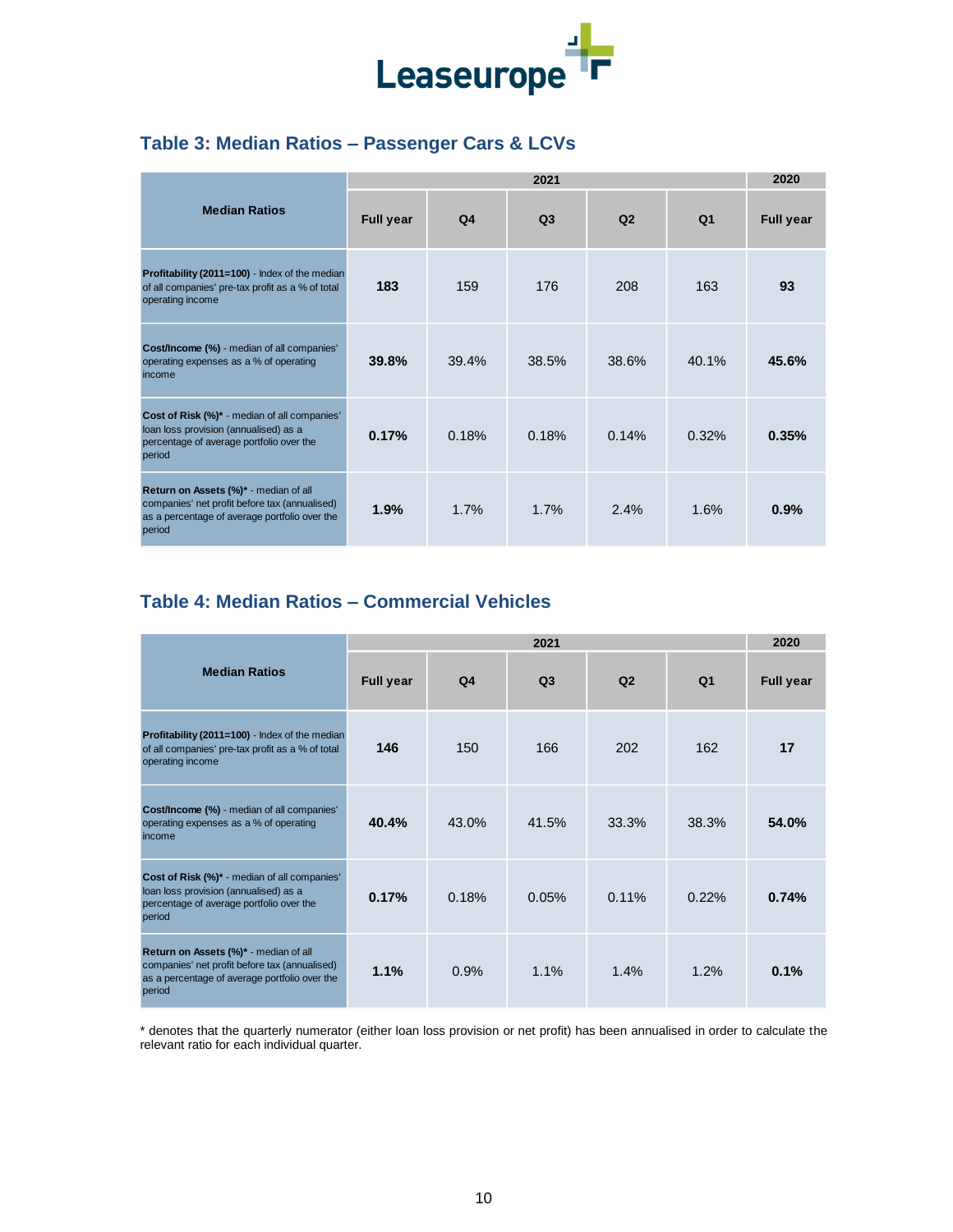

# **Table 5: Weighted Average Ratios<sup>3</sup> - Equipment**

|                                                                                                                                                    |                  | 2020           |                |                |                |                  |
|----------------------------------------------------------------------------------------------------------------------------------------------------|------------------|----------------|----------------|----------------|----------------|------------------|
| <b>Weighted Average Ratios</b>                                                                                                                     | <b>Full year</b> | Q <sub>4</sub> | Q <sub>3</sub> | Q <sub>2</sub> | Q <sub>1</sub> | <b>Full year</b> |
| Profitability (2011=100) - Index of the<br>average of all companies' pre-tax profit as a %<br>of total operating income                            | 136              | 122            | 142            | 160            | 121            | 75               |
| Cost/Income (%) - average of all companies'<br>operating expenses as a % of operating<br>income                                                    | 50.7%            | 51.2%          | 49.0%          | 48.4%          | 51.0%          | 51.9%            |
| Cost of Risk (%)* - average of all companies'<br>loan loss provision (annualised) as a<br>percentage of average portfolio over the<br>period       | 0.17%            | 0.25%          | 0.12%          | 0.06%          | 0.28%          | 0.71%            |
| Return on Assets (%)* - average of all<br>companies' net profit before tax (annualised)<br>as a percentage of average portfolio over the<br>period | 1.4%             | 1.3%           | 1.5%           | 1.6%           | 1.3%           | 0.7%             |

# **Table 6: Weighted Average Ratios - Real Estate**

|                                                                                                                                                           |                  | 2020  |                |                |                |                  |
|-----------------------------------------------------------------------------------------------------------------------------------------------------------|------------------|-------|----------------|----------------|----------------|------------------|
| <b>Weighted Average Ratios</b>                                                                                                                            | <b>Full year</b> | Q4    | Q <sub>3</sub> | Q <sub>2</sub> | Q <sub>1</sub> | <b>Full year</b> |
| Profitability (2011=100) - Index of the<br>average of all companies' pre-tax profit as a %<br>of total operating income                                   | 142              | 76    | $-98$          | 234            | 244            | 30               |
| Cost/Income (%) - average of all companies'<br>operating expenses as a % of operating<br>income                                                           | 39.2%            | 41.5% | 42.8%          | 39.3%          | 33.7%          | 40.5%            |
| Cost of Risk (%)* - average of all companies'<br>loan loss provision (annualised) as a<br>percentage of average portfolio over the<br>period              | 0.61%            | 0.75% | 0.80%          | 0.39%          | 0.44%          | 1.36%            |
| <b>Return on Assets (%)*</b> - average of all<br>companies' net profit before tax (annualised)<br>as a percentage of average portfolio over the<br>period | 0.6%             | 0.4%  | 0.3%           | 0.8%           | 0.9%           | $-0.3%$          |

<sup>&</sup>lt;sup>3</sup> Leaseurope calculates weighted average ratios based on the data provided by participating companies. The profitability and cost/income ratios are weighted by new business volumes over the relevant period. For example, each company's individual profitability ratio is weighted by its new business over the quarter to arrive at the weighted average ratio shown in the table. The cost of risk and RoA ratios are weighted by the average portfolio over the relevant period.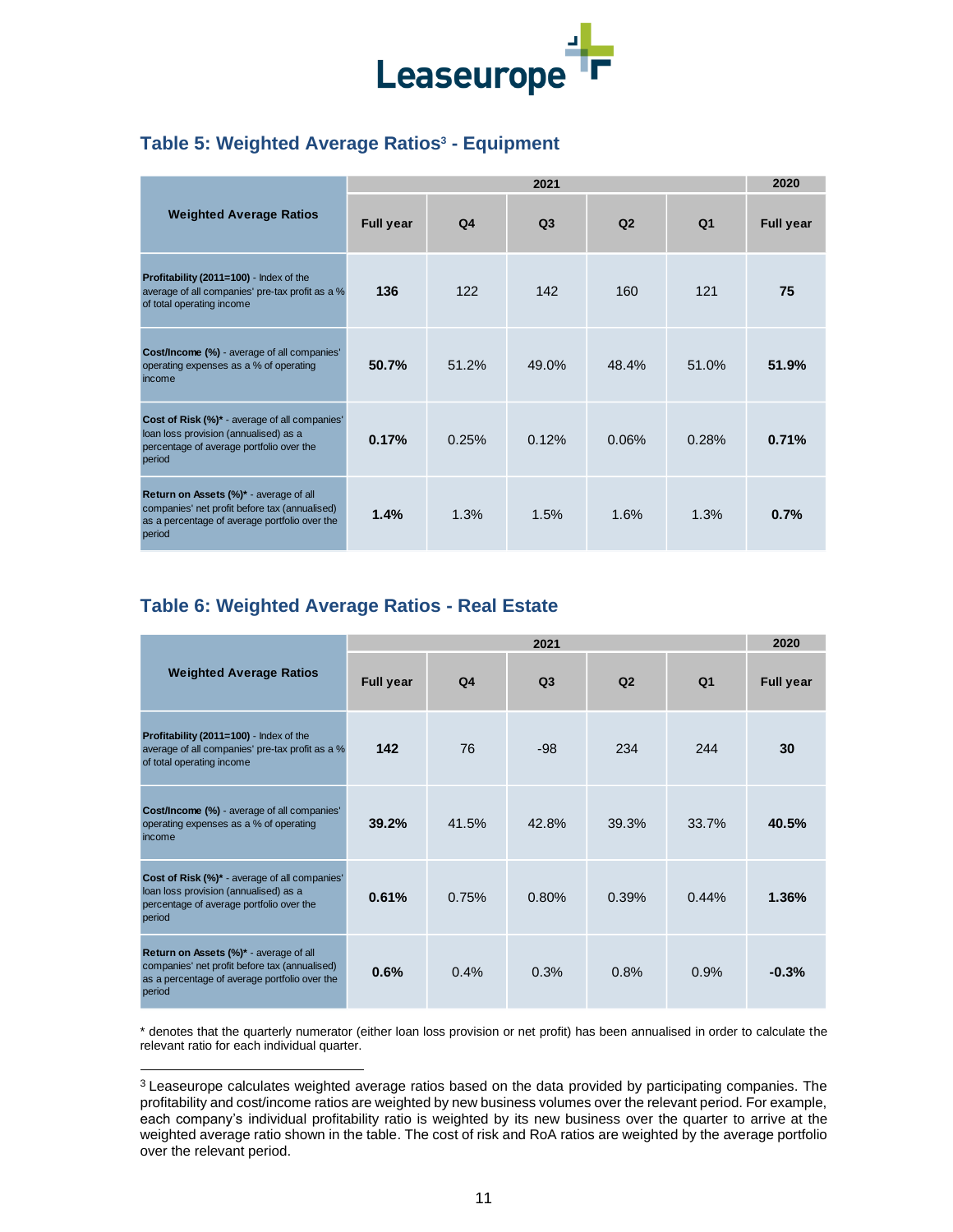

# **Table 7: Weighted Average Ratios – Passenger Cars & LCVs**

|                                                                                                                                                    |                  | 2020           |                |                |                |                  |  |  |  |
|----------------------------------------------------------------------------------------------------------------------------------------------------|------------------|----------------|----------------|----------------|----------------|------------------|--|--|--|
| <b>Weighted Average Ratios</b>                                                                                                                     | <b>Full year</b> | Q <sub>4</sub> | Q <sub>3</sub> | Q <sub>2</sub> | Q <sub>1</sub> | <b>Full year</b> |  |  |  |
| Profitability (2011=100) - Index of the<br>average of all companies' pre-tax profit as a %<br>of total operating income                            | 154              | 155            | 153            | 176            | 122            | 100              |  |  |  |
| Cost/Income (%) - average of all companies'<br>operating expenses as a % of operating<br>income                                                    | 43.3%            | 41.9%          | 42.4%          | 42.0%          | 49.3%          | 52.2%            |  |  |  |
| Cost of Risk (%)* - average of all companies'<br>loan loss provision (annualised) as a<br>percentage of average portfolio over the<br>period       | 0.14%            | 0.14%          | 0.14%          | 0.05%          | 0.24%          | 0.42%            |  |  |  |
| Return on Assets (%)* - average of all<br>companies' net profit before tax (annualised)<br>as a percentage of average portfolio over the<br>period | 3.5%             | 3.8%           | 3.7%           | 3.6%           | 2.7%           | 1.9%             |  |  |  |
| Table 8: Weighted Average Ratios - Commercial Vehicles                                                                                             |                  |                |                |                |                |                  |  |  |  |
|                                                                                                                                                    |                  |                | 2021           |                |                | 2020             |  |  |  |

# **Table 8: Weighted Average Ratios – Commercial Vehicles**

|                                                                                                                                                    |                  | 2020           |       |                |                |                  |
|----------------------------------------------------------------------------------------------------------------------------------------------------|------------------|----------------|-------|----------------|----------------|------------------|
| <b>Weighted Average Ratios</b>                                                                                                                     | <b>Full year</b> | Q <sub>4</sub> | Q3    | Q <sub>2</sub> | Q <sub>1</sub> | <b>Full year</b> |
| Profitability (2011=100) - Index of the<br>average of all companies' pre-tax profit as a %<br>of total operating income                            | 104              | 82             | 106   | 128            | 81             | 37               |
| Cost/Income (%) - average of all companies'<br>operating expenses as a % of operating<br>income                                                    | 48.1%            | 50.1%          | 45.9% | 47.2%          | 51.3%          | 48.7%            |
| Cost of Risk (%)* - average of all companies'<br>loan loss provision (annualised) as a<br>percentage of average portfolio over the<br>period       | 0.23%            | 0.34%          | 0.19% | $-0.01%$       | 0.38%          | 0.89%            |
| Return on Assets (%)* - average of all<br>companies' net profit before tax (annualised)<br>as a percentage of average portfolio over the<br>period | 1.2%             | 1.1%           | 1.3%  | 1.3%           | 0.8%           | 0.5%             |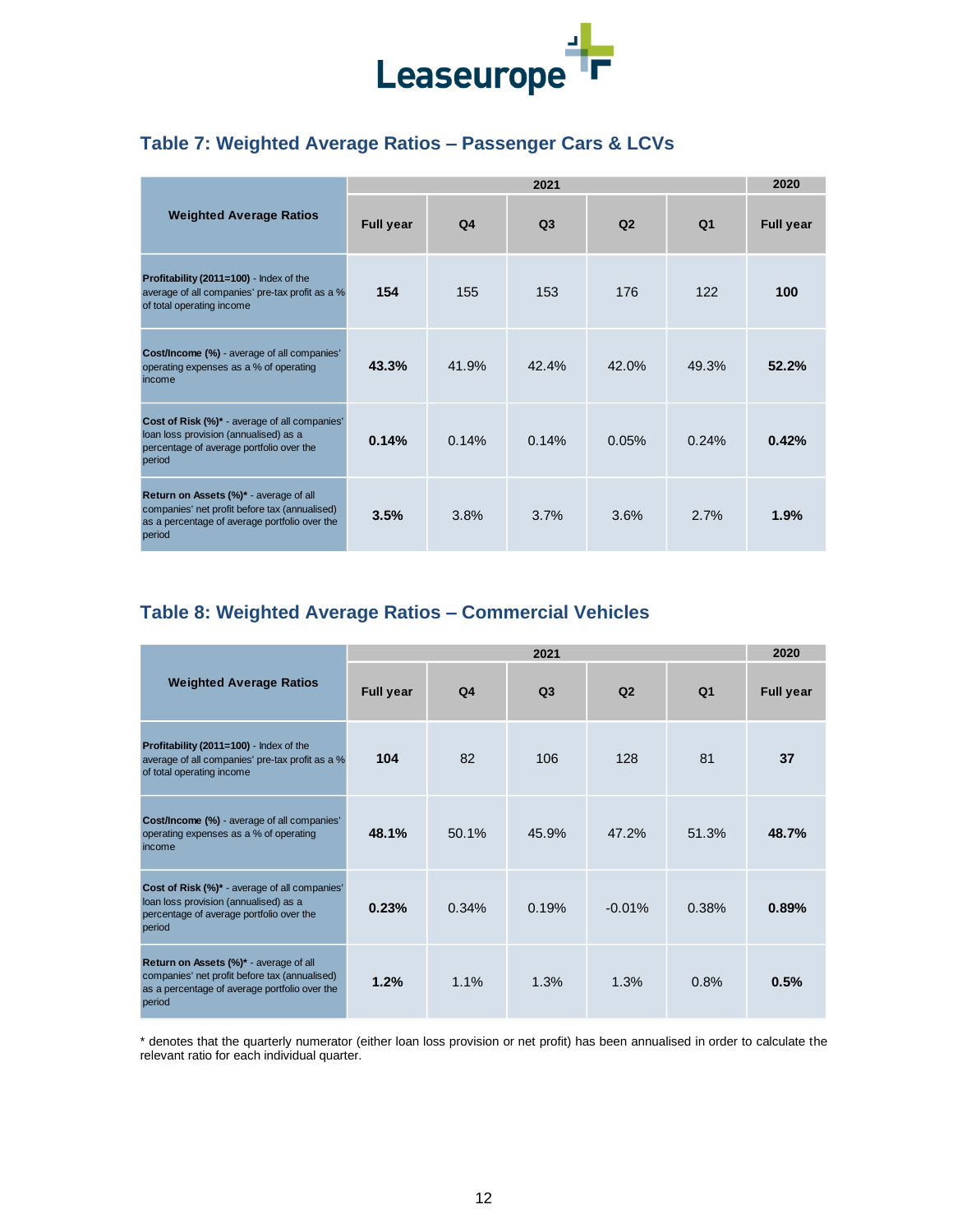

## **About the Leaseurope Index**

#### **Who conducts this survey?**

Leaseurope conducts this survey. Individual companies report their figures for each indicator to Leaseurope, which aggregates the results on a confidential basis.

#### **What is the purpose of this survey?**

The purpose of the Leaseurope Index is to provide timely and regular information on the European leasing and automotive rental market. This is the only survey to report statistics on both volume of business and value creation metrics at European level.

#### **What indicators are covered by the Leaseurope Index?**

The survey tracks operating income, operating expenditure, loan loss provision, pre-tax profit, portfolio of leased assets and new business volumes for each quarter.

Definitions:

- 1) **Total operating income**: Net interest income + net fee and commission income + net insurance result + trading profit + other net income (including rental income net of depreciation on operating leases and profit on sales of assets linked to leasing activities)
- 2) **Total operating expenses**: includes inter alia staff costs, other administrative expenses, depreciation and amortisation
- 3) **Loan loss provision**: Net loan loss provision write offs + recoveries over the period (including write-offs/recoveries of assets)
- 4) **Pre-tax profit**: Total operating income costs provisions
- 5) **Portfolio at end of period**: Total portfolio of leased assets including outstanding loans to customers and assets on operating lease at the end of each period (non-performing loans are included). The figures reflect the depreciated value of assets at the end of the period.
- 6) **New business volumes**: Total value of new contracts approved & signed by both sides (lessor and lessee) during the period during the reporting period, excluding VAT and finance charges

Based on the data provided in millions of euro by each company, Leaseurope calculates weighted average ratios, defined as follows:

**Profitability ratio Index:** weighted average of all companies' pre-tax profit as a % of total operating income. The weight used is the new business volume for the relevant period and all numbers are indexed to 2011 (2011=100).

**Cost/Income ratio:** weighted average of all companies' operating expenses as a % of operating income. The weight used is the new business volume for the relevant period.

**Cost of risk ratio:** weighted average of all companies' loan loss provision (annualised) as a percentage of average portfolio over the period. The weight used is the average portfolio over the period. Average portfolio is calculated as the mean of the value of the portfolio of leased assets at the beginning and end of each period.

**Return on assets ratio:** weighted average of all companies' net profit (annualised) as a percentage of average portfolio over the period. The weight used is the average portfolio over the period. Average portfolio is calculated as the mean of the value of the portfolio of leased assets at the beginning and end of each period.